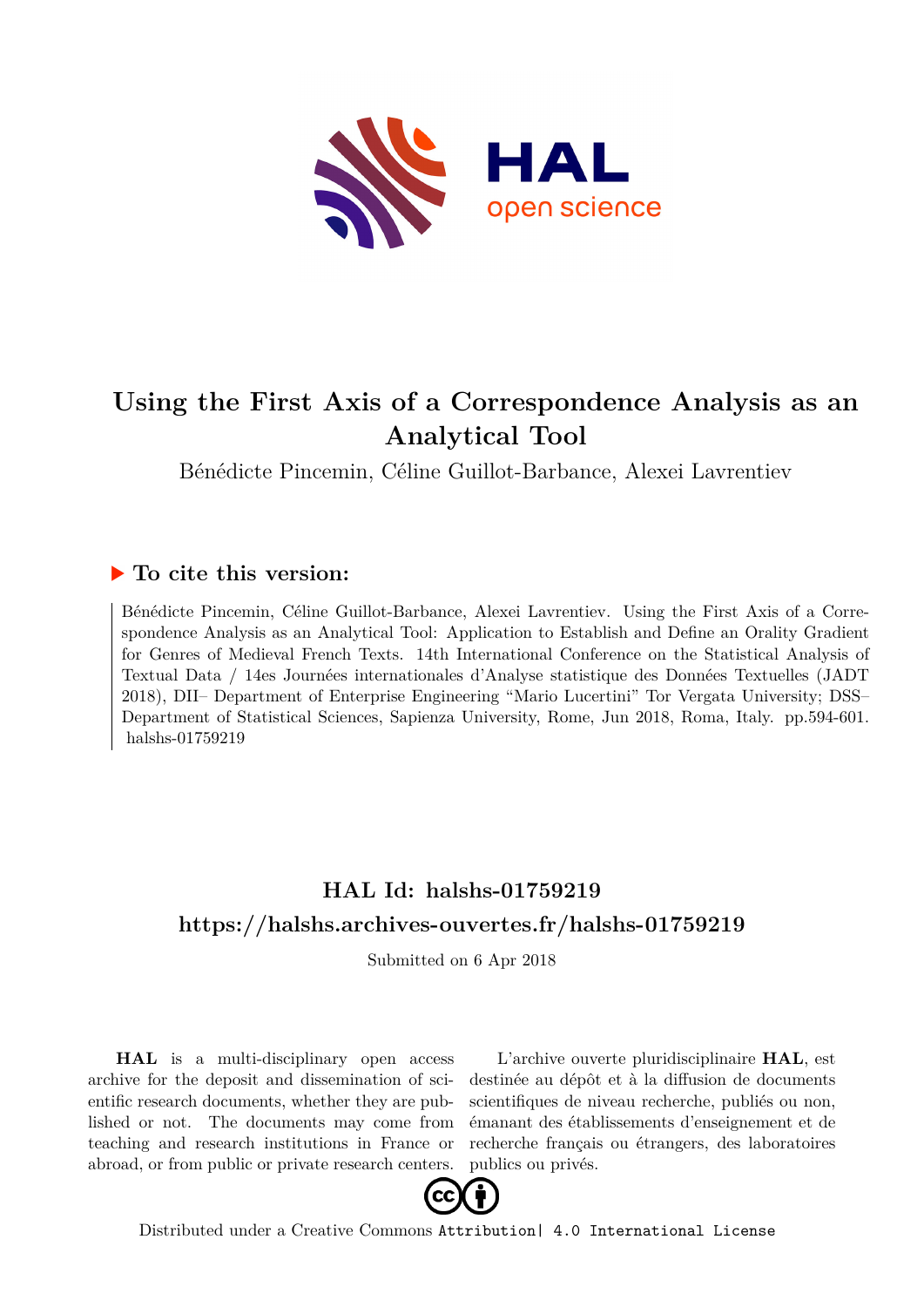## **Using the First Axis of a Correspondence Analysis as an Analytical Tool. Application to Establish and Define an Orality Gradient for Genres of Medieval French Texts**

Bénédicte Pincemin<sup>1</sup>, Céline Guillot-Barbance<sup>2</sup>, Alexei Lavrentiev<sup>3</sup>

<sup>1</sup>Univ. Lyon, CNRS, IHRIM UMR5317 – benedicte *dot* pincemin *at* ens-lyon *dot* fr <sup>2</sup>Univ. Lyon, ENS Lyon, IHRIM UMR5317 – celine *dot* guillot *at* ens-lyon *dot* fr <sup>3</sup>Univ. Lyon, CNRS, IHRIM UMR5317 – alexei *dot* lavrentev *at* ens-lyon *dot* fr

#### **Abstract**

Our corpus of medieval French texts is divided into 59 discourse units (DUs) which cross text genres and spoken *vs* non spoken text chunks (as tagged with *q* and *sp* TEI tags). A correspondence analysis (CA) performed on selected POS tags indicates orality as the main dimension of variation across DUs. We then design several methodological paths to investigate this gradient as computed by the CA first axis. Bootstrap is used to check the stability of observations; gradient-ordered barplots provide both a synthetic and analytic view of the correlation of any variable with the gradient; a way is also found to characterize the gradient poles (here, more-oral or lessoral poles) not only with the POS used for the CA analysis, but also with words, in order to get a more precise and lexical description. This methodology could be transposed to other data with a potential gradient structure.

**Keywords:** textometry, Old French, represented speech, spoken genres, methodology, correspondence analysis, 1D model, data visualization, XML TEI, TXM software, DtmVic software.

#### **1. Linguistic issue and preparation of textual data**

We investigate spoken language features of Medieval French in a corpus composed of 137 texts (4 million tokens), taken from the Base de français médiéval<sup>1</sup>. The corpus is annotated with part-of-speech (POS) tags at the word level; speech quotation chunks and speech turns are marked up using TEI XML tags at an intermediate level between sentences and paragraphs; and every text can be situated in a 32-genre typology (Guillot et al., 2017). Our hypothesis is that the features of orality may be related to text chunks representing speech, and also to text genres, as for instance some text genres are intended for oral performance. In order to perform a textometric analysis (Lebart et al. 1998) on our XML-TEI annotated data, we use the TXM open-source corpus analysis platform (Heiden, 2010; Heiden et al.,  $2010$ )<sup>2</sup>.

We divide our corpus into 59 discourse units (DUs) obtained by splitting every genre into parts which represent speech on the one hand, and the remaining parts on the other hand (some text genres have no spoken passages). Discourse unit labels, like *q\_rbrefLn* for instance, combine four pieces of information: (i) the first letter is either *q* for quoted speech

 $\overline{a}$ 

<sup>1</sup> Base de français médieval: http://bfm.ens-lyon.fr

<sup>&</sup>lt;sup>2</sup> Textometry Project and TXM software: http://textometrie.org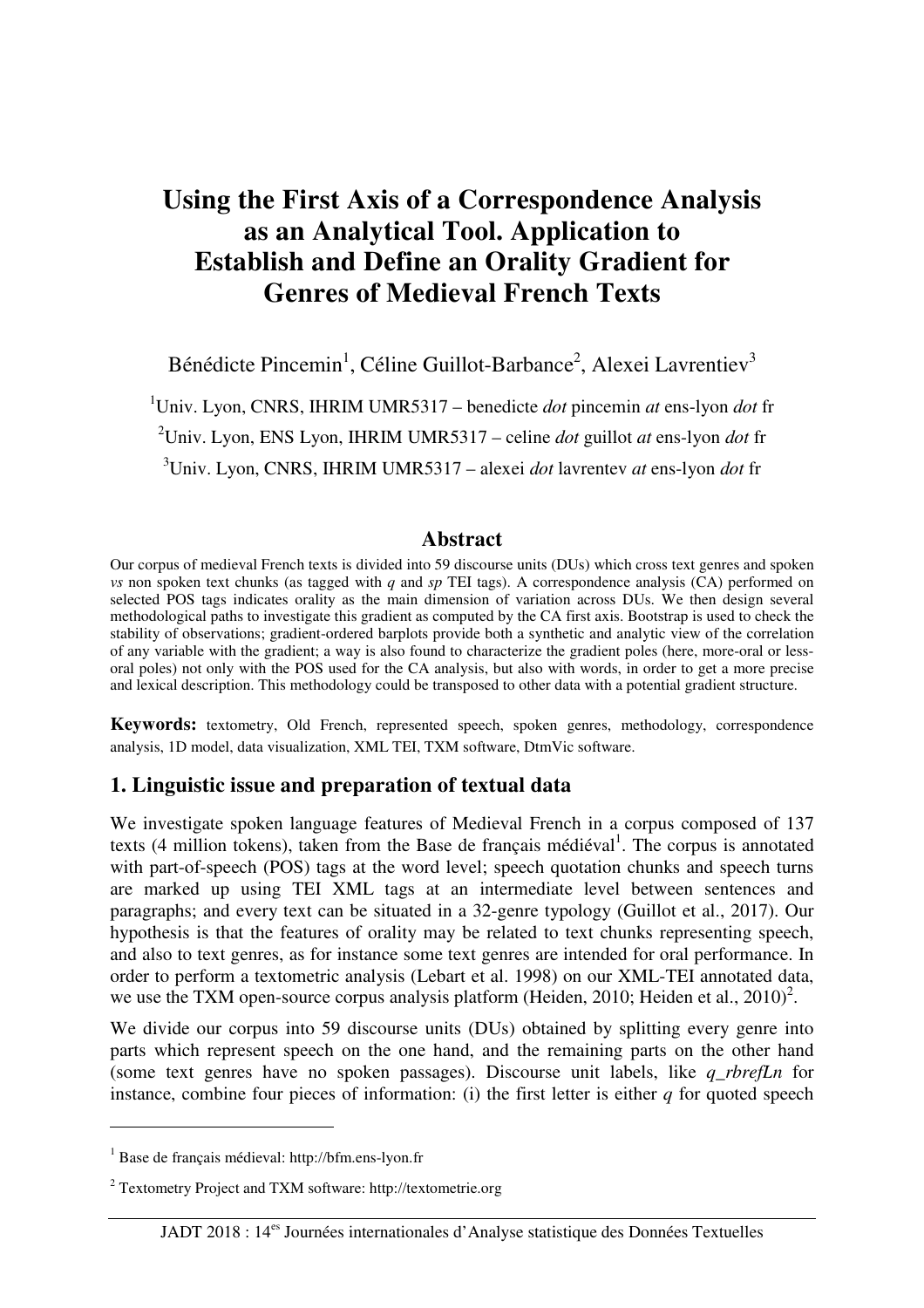chunks, *sp* for speech turns, or *z* for remaining (non oral) chunks; (ii) then we have the short name of the text genre (here, *rbref* means "récit bref", i. e. short narrative); (iii) the uppercase letter stands for the domain<sup>3</sup>; (iv) the last character indicates whether this DU is represented in our corpus by one (1), two (2) or more (*n*) texts.

We linguistically represent our texts with the POS tags<sup>4</sup> they use<sup>5</sup>. The reliability of POS tags was measured in a previous study (Guillot et al., 2015) for a subset of 7 texts in which tags had been manually checked. For the present analysis, we eliminate low-frequency POS tags (freq. < 1 500), which include many high error rate tags and do not carry much weight into the quantitative analysis. For the remaining high error rate tags (with more than 25% wrong assignments), we measure their influence on the correspondence analysis (CA) by checking their contribution to the first axis. Then we remove the proper nouns category (NOMpro) which shows both high error rate and high contribution to the first axis (14.66 %).

A new correspondence analysis enables two additional improvements from a linguistic perspective. We remove compound determiners (DETcom, PRE.DETcom, like *ledit*) as they emerged at the end of the  $13<sup>th</sup>$  century, so that they introduce a singular and substantial diachronic effect (high contributions on the first axis). Moreover, the second axis describes mainly the association between psalms (z\_psautierRn) and possessive adjectives (ADJpos): this corresponds to very specific phrases with some distinctive nouns (*la meie aneme*, *li miens Deus*, *la tue misericorde*), and the adjective is equivalent to a possessive determiner in other contexts, so we merge the two categories (DETADJpos). We finally get a contingency table crossing 59 DUs with 33 POS tags to explore with a CA.

#### **2. Linguistic and methodological results from correspondence analysis**

Our study reveals that the first axis can in fact be interpreted as an orality gradient. The factorial map (Fig. 1) shows  $z$  DUs on the left hand side of the first axis, opposed to  $q$  and sp\_ DUs on the right hand side. Some genres intended for oral performance go to the right with speech chunks (especially plays –dramatiqueL, dramatiqueR), whereas genres related to written processing (especially practical acts (P): charters, etc.) go to the left with out-ofspeech chunks. As this opposition matches the first axis, orality appears as the first contrastive dimension for Old French (as regards POS frequencies), as it is in Biber's experiences with English (Biber, 1988), with the same kind of linguistic features (Table 1). Then, as a second result, DUs can be sorted according to their degree of orality, from "less oral" to "more oral" (see Appendix<sup>6</sup>). Peculiar positions (for didactic dialogs or psalms for instance) can be explained by a formal use of language given by the rules of the genre. The linguistic analysis of the DU gradient is detailed in (Guillot-Barbance et al., 2017)<sup>7</sup>.

 $\overline{a}$ 

<sup>&</sup>lt;sup>3</sup> There are 6 domains: literature (L), education (D for "didactique"), religion (R), history (H), law (J for "juridique"), practical acts (P).

<sup>&</sup>lt;sup>4</sup> We use the Cattex 2009 tagset, designed for Old French: http://bfm.ens-lyon.fr/spip.php?article176.

<sup>&</sup>lt;sup>5</sup> We exclude punctuations, editorial markup and foreign words. CQL query: [fropos!="PON.\*|ETR|OUT|RED"]

<sup>&</sup>lt;sup>6</sup> Appendix is available online as a related file of this paper in HAL archive: https://halshs.archivesouvertes.fr/halshs-01759219

 $7$  Improvements made to the statistical processing in 2018 (management of the second axis with ADJpos and DETpos merging, confidence ellipses) strengthen the linguistic interpretation published in 2017, no significant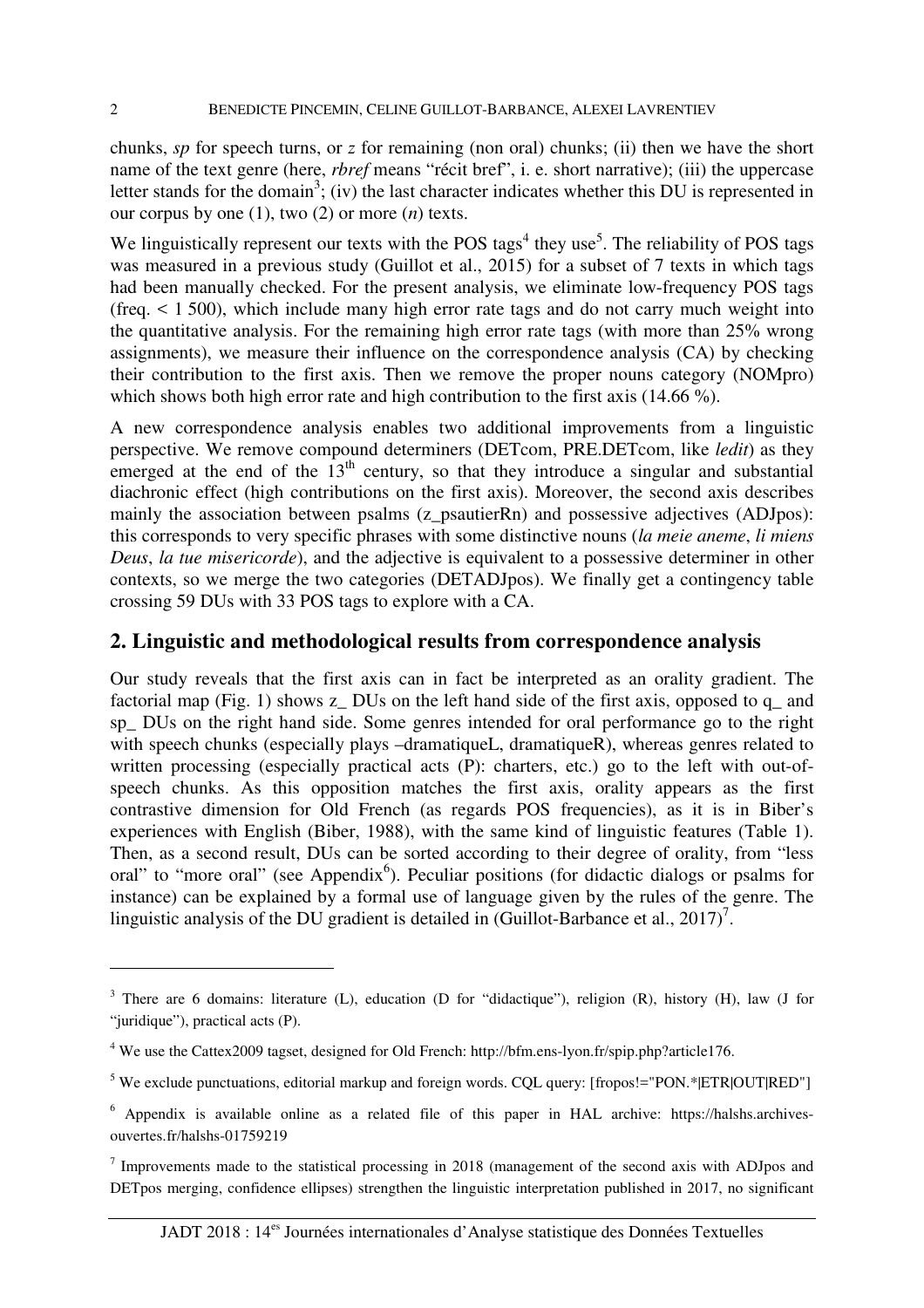

*Figure 1. CA map of the 59 DUs (TXM). 21 DUs with low representation quality (cosine squared to 1 × 2 plane < 0.3) and no significant contribution to this plane (ctrb1 < 2 % & ctrb2 < 2 %) have been filtered out (macro CAfilter.groovy), so that the figure is clearer.* 



*Figure 2. CA map of the 17 DUs with the largest confidence ellipses (DtmVic). The two largest ones (q\_proverbesD2, q\_lapidaireD2) couldn't be drawn; the following three largest ones (q\_commentaireD1, q\_dialogueD2, q\_sermentJ1) show that these DU positions cannot be interpreted; then other smaller ellipses indicate that the 54 remaining DU positions on axes #1 and 2 are stable.* 

change is observed on gradient given by the first axis, according to the four zones defined by the analysis, except for a few points which are not related to this axis (low cosine squared).

 $\overline{a}$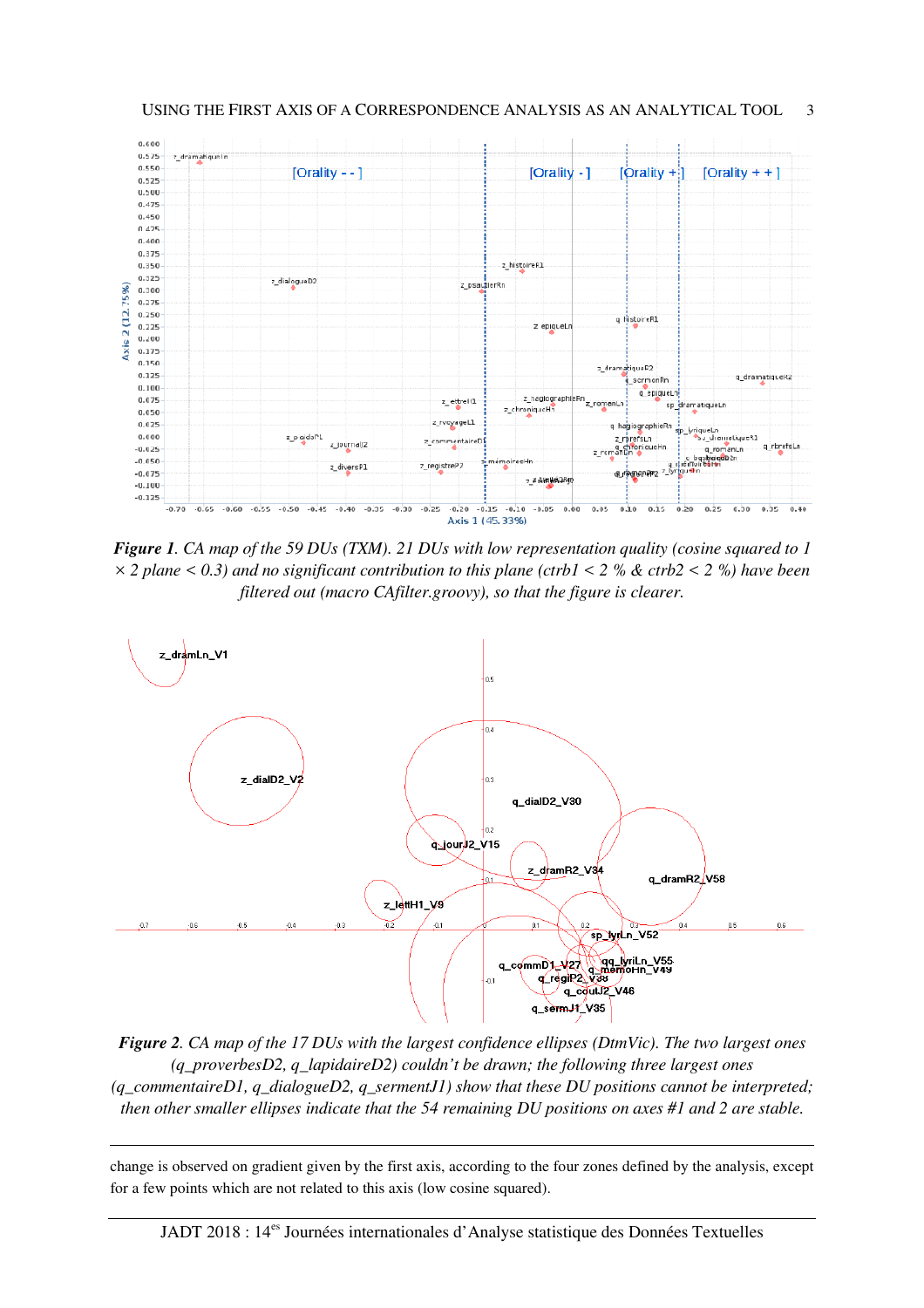|               | "Less oral" pole                  | "More oral" pole |                                    |  |  |  |  |
|---------------|-----------------------------------|------------------|------------------------------------|--|--|--|--|
| <b>PRE</b>    | preposition                       | PROper           | personal pronoun                   |  |  |  |  |
| <b>NOMcom</b> | common noun                       | ADVgen           | general adverb                     |  |  |  |  |
| PRE.DETdef    | preposition + definite determiner | ADVneg           | negative adverb                    |  |  |  |  |
| <b>VERppe</b> | past participle                   | <b>VERcjg</b>    | finite verb                        |  |  |  |  |
| <b>DETdef</b> | definite determiner               | PROadv           | adverbial pronoun $(en, y)$        |  |  |  |  |
| <b>DETcar</b> | cardinal determiner               | <b>DETADJpos</b> | possessive determiner or adjective |  |  |  |  |
| <b>VERppa</b> | present participle                | CONsub           | subordinating conjunction          |  |  |  |  |
| CONcoo        | coordinating conjunction          | <b>VERinf</b>    | infinitive verb                    |  |  |  |  |

*Table 1. The eight POS with the highest contributions on the first axis, for both sides.* 

A bootstrap validation (Dupuis & Lebart, 2008, Lebart & Piron, 2016) is applied to evaluate the stability of DU positions on the first axis (Figure 2). Sizes of ellipses in the  $1\times2$  map are correlated to sizes of DUs: the fewer the words there are in the DU, the less data the statistics process, and the greater is the confidence ellipse (Table 1). Only five DUs are ascribed a big ellipse which shows their uncertain position (Figure 2): all of them are DUs from about ten words to about a hundred words, which are DUs for very singular linguistic usages, and are neither representative nor relevant for this overall linguistic analysis. The orality gradient is then confirmed throughout a statistic validation on our data.

The 2D factorial map provides a synthetic and efficient visualization. The second axis display reveals that the "more oral" pole is more compact, more consistent, than the "less oral" pole, which is more heterogeneous (the cosine squared values corroborate this). But what we want to stress in this methodological paper, is that the main linguistic result is uniquely provided by the interpretation of the first axis. Benzécri has illustrated the same kind of approach by using a 1D CA to reveal the hierarchy of characters in Racine's *Phèdre* (1981 : 68). This method emphasizes the analytic power of CA, which separates the data (by the mathematical means of Singular Value Decomposition) into "deep" components (factors), just as a prism breaks light up into its constituent spectral colors. Despite its main use as a 2D illustration of a corpus structure in the textual data analysis field, CA is much more than a suggestive visualization or a quick sketch.

#### **3. Complementary tools to analyse 1D gradient in textual data**

We now test new means to gain insight into the causation of this gradient in our data.



3.1. Gradient-ordered barplot

*Figure 3. Gradient-ordered specificity barplot for Personal Pronoun, as example of a POS which is correlated to the first axis. For readability reasons, the height of specificity bars is limited to 20.* 

The first method we propose is to visualize the evolution of POS frequencies according to the orality gradient using a specificity bar-plot chart where the DU order on the x-axis is given by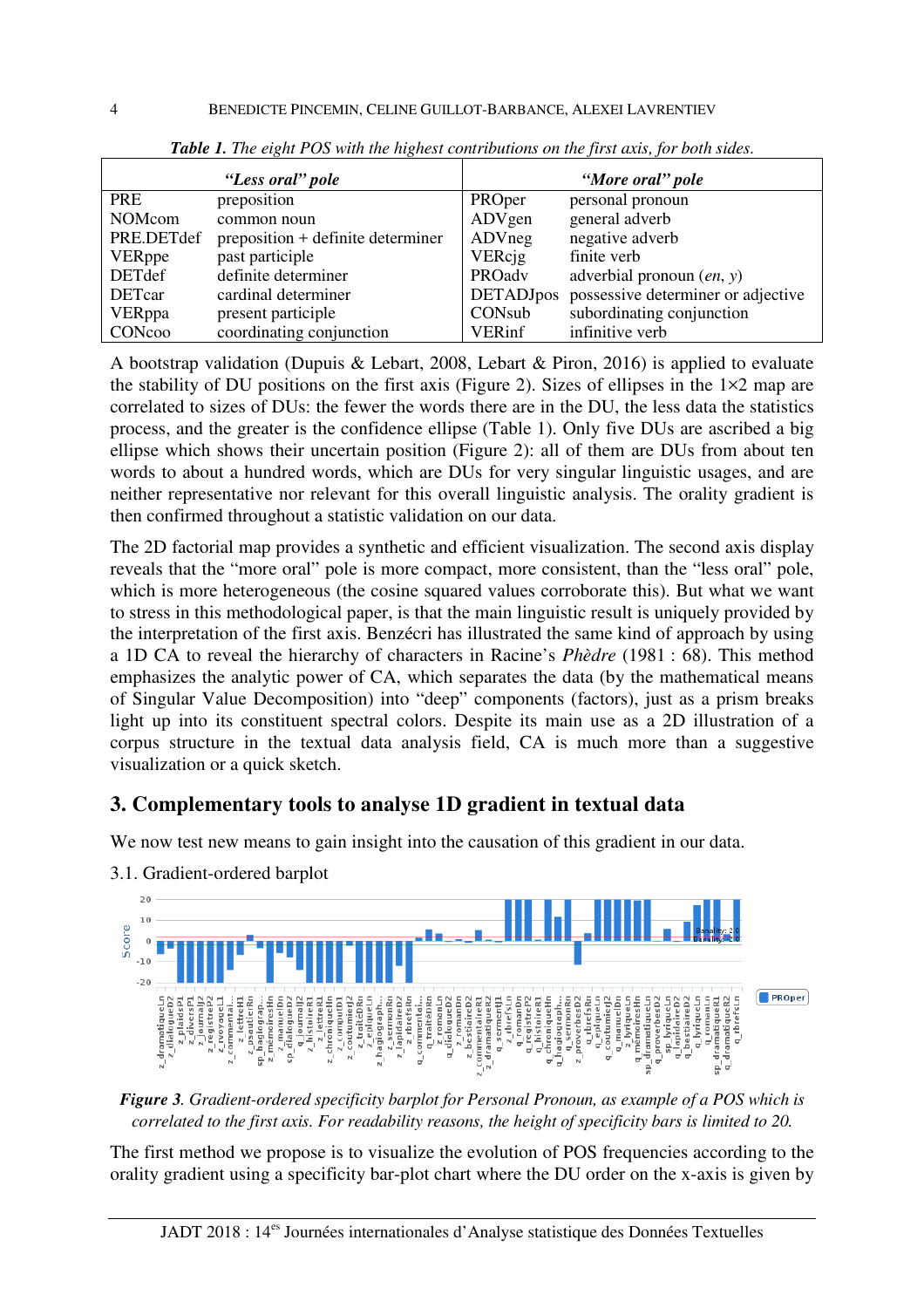the DU order on the first CA axis: this display visually reveals how much a POS is correlated with speech or non speech features, and details its affinity with each DU. For instance, personal pronouns are typical for the more-oral pole: this is displayed as a rising profile (Figure 3), and one can easily find out which DU have an outlying use of this POS. Whereas a POS like adjectives (Figure 4), which is not correlated to the orality gradient, gets a chart with no overall pattern.



*Figure 4. Gradient-ordered specificity barplot for adjectives, as example of a POS which is not correlated to the first axis. For readability reasons, the height of specificity bars is limited to 20.* 

3.2. Back-to-text close reading by getting representative words for each side of the first axis

The second methodological innovation concerns obtaining lexical information about orality characteristics in our texts. We select two sets of DUs based on their cosine squared scores for the first CA axis in order to represent the more-oral  $(\cos^2 1 > 0.4)$  and less-oral  $(\cos^2 1 > 0.35)$ poles (Table 2). The  $cos<sup>2</sup>$  thresholds are adjusted to get two balanced sets with enough different DUs to get an adequate representativeness. Then, a specificity computation, which statistically characterizes the distribution of words into these two sets, reveals lexical features for more oral and less oral poles, showing typical words as they can be read in texts. Light is thus shed on the quantitative result throughqualitative observations.

| Table 2.                                                                         |                                                                                                                                                                                               | Table 3a. Adjectives typical |                |     |     |       | <b>Table 3b.</b> Adjectives typical for |              |      |               |         |  |
|----------------------------------------------------------------------------------|-----------------------------------------------------------------------------------------------------------------------------------------------------------------------------------------------|------------------------------|----------------|-----|-----|-------|-----------------------------------------|--------------|------|---------------|---------|--|
| Representative DUs                                                               |                                                                                                                                                                                               | for the less-oral subcorpus  |                |     |     |       | the more-oral subcorpus                 |              |      |               |         |  |
| Less-oral pole                                                                   | More-oral pole                                                                                                                                                                                | fropos                       | word           | F   | f z | $S+Z$ | fropos                                  | word         |      | $F$ f $q$ &sp | S+_q&sp |  |
|                                                                                  |                                                                                                                                                                                               | ADJqua                       | ladite         | 709 | 709 | 275   | ADJqua                                  | grant        | 3288 | 2594          | 129     |  |
| z_journalJ2<br>z_plaidsP1                                                        | q romanLn<br>sp_dramatiqueR1<br>q rbrefLn<br>q_bestiaireD2<br>sp_dramatiqueLn<br>q_lyriqueLn<br>z_lyriqueLn<br>q_chroniqueHn<br>sp_lyriqueLn<br>q_hagiographieRn<br>q_romanDn<br>q mémoiresHn | ADJqua                       | presens        | 432 | 430 | 162   | ADJqua                                  | bele         | 344  | 344           | 79      |  |
|                                                                                  |                                                                                                                                                                                               | ADJqua                       | Cedit          | 331 | 331 | 128   | ADJqua                                  | granz        | 288  | 281           | 54      |  |
|                                                                                  |                                                                                                                                                                                               | ADJqua                       | maistre        | 344 | 329 | 105   | ADJqua                                  | biax         | 197  | 197           | 45      |  |
|                                                                                  |                                                                                                                                                                                               | ADJqua                       | <b>Saint</b>   | 530 | 442 | 89    | ADJqua                                  | <b>Biax</b>  | 196  | 196           | 45      |  |
| z commentaireD1                                                                  |                                                                                                                                                                                               | ADJqua                       | oudit          | 207 | 207 | 80    | ADJqua                                  | bone         | 198  | 195           | 40      |  |
| z diversP1<br>$z$ _registre $P2$<br>z lettreH1<br>$z$ _dialogueD2<br>z_rvoyageL1 |                                                                                                                                                                                               | ADJqua                       | present        | 195 | 191 | 67    | ADJqua                                  | voir         | 224  | 214           | 36      |  |
|                                                                                  |                                                                                                                                                                                               | ADJqua                       | certeinnes     | 122 | 122 | 47    | ADJqua                                  | douce        | 128  | 128           | 29      |  |
|                                                                                  |                                                                                                                                                                                               | ADJqua                       | frans          | 239 | 205 | 46    | <b>ADJqua</b>                           | <b>Biaus</b> | 127  | 127           | 29      |  |
|                                                                                  |                                                                                                                                                                                               | ADJgua                       | <b>VIIJ</b>    | 105 | 105 | 41    | ADJqua                                  | <b>biaus</b> | 125  | 125           | 29      |  |
|                                                                                  |                                                                                                                                                                                               | ADJqua                       | feu            | 132 | 126 | 40    | <b>ADJgua</b>                           | biau         | 122  | 122           | 28      |  |
|                                                                                  |                                                                                                                                                                                               | <b>ADJqua</b>                | Petit          | 144 | 131 | 36    | ADJqua                                  | sage         | 204  | 189           | 27      |  |
|                                                                                  |                                                                                                                                                                                               | ADJqua                       | parisis        | 92  | 92  | 36    | ADJqua                                  | <b>Bele</b>  | 111  | 111           | 25      |  |
|                                                                                  |                                                                                                                                                                                               | ADJqua                       | sains          | 242 | 192 | 33    | ADJqua                                  | mal          | 166  | 156           | 24      |  |
|                                                                                  |                                                                                                                                                                                               | ADJqua                       | Porel          | 68  | 68  | 26    | ADJqua                                  | <b>Biau</b>  | 98   | 98            | 22      |  |
|                                                                                  |                                                                                                                                                                                               | <b>ADJqua</b>                | <b>GRACE</b>   | 67  | 67  | 26    | ADJqua                                  | mortel       | 97   | 97            | 22      |  |
|                                                                                  |                                                                                                                                                                                               | ADJqua                       | <b>Saincte</b> | 90  | 83  | 24    | ADJqua                                  | bel          | 250  | 217           | 21      |  |
|                                                                                  |                                                                                                                                                                                               | ADJqua                       | royaulx        | 73  | 70  | 23    | ADJqua                                  | boen         | 88   | 88            | 20      |  |
|                                                                                  |                                                                                                                                                                                               | ADJqua                       | Perrin         | 64  | 63  | 23    | ADJqua                                  | meillor      | 87   | 87            | 20      |  |
|                                                                                  |                                                                                                                                                                                               | ADJqua                       | yceulx         | 68  | 66  | 23    | ADJqua                                  | las          | 100  | 98            | 20      |  |

Our example sheds light on the uses of adjective: whereas adjectives are not related to the orality gradient as a category (Figure 4), they have strong associations at a lexical level (Table 3). Represented speech makes much use of terms of address introducing speech turns (*bel*, *douz* – and their formal variants: *biaus*, *biax*, etc.), and evaluative adjectives (*grant*, *mal*, *boen*). For the less-oral pole, there are more POS tagging errors; adjectives are more diverse